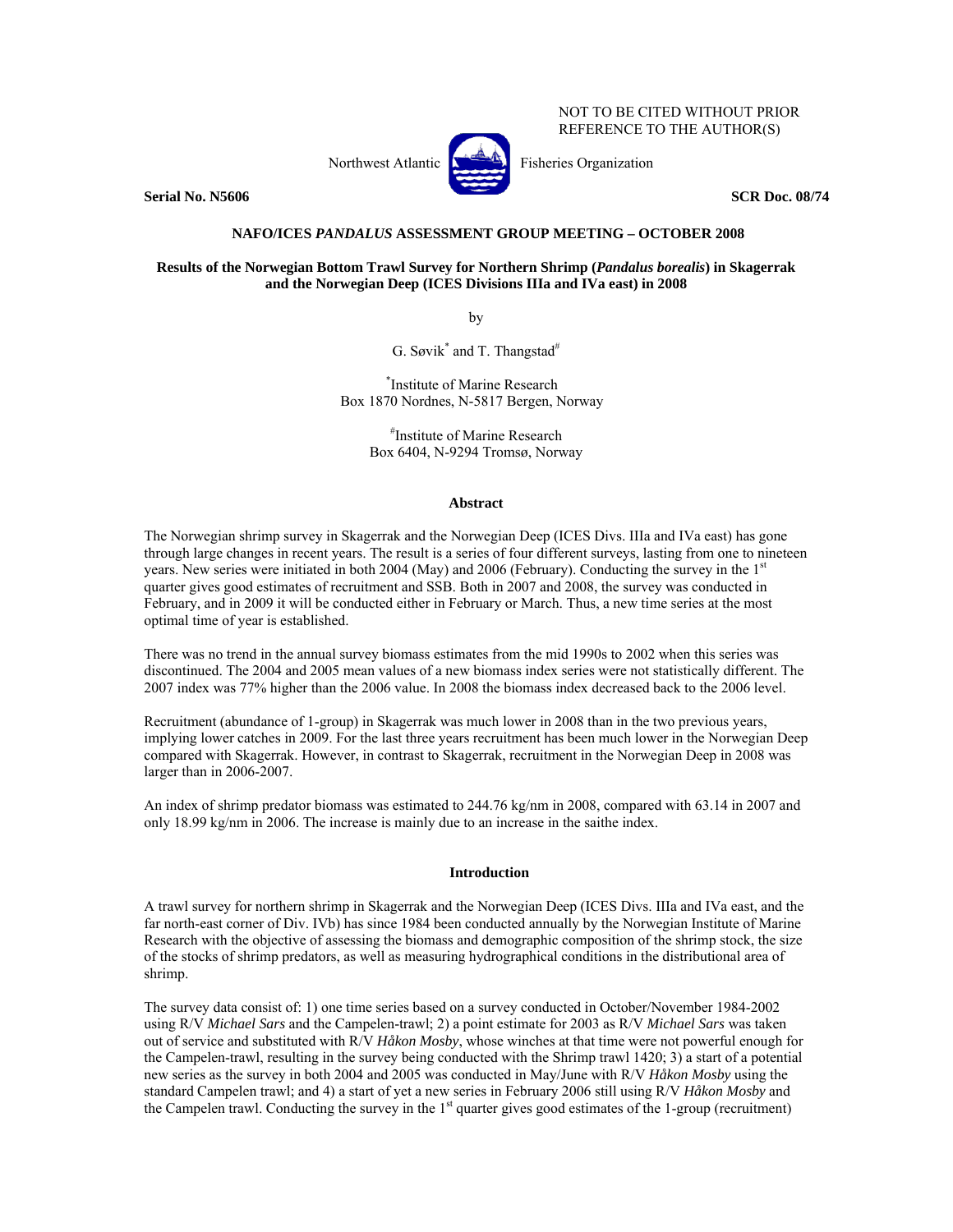and SSB (berried females) and was strongly recommended by the *Pandalus* working group in 2004 (ICES 2005). Both in 2007 and 2008 the survey was conducted in February, and in 2009 it will be conducted either in February or March. Thus, a new time series at the most optimal time of year is established.

This paper presents the results of the 2008 survey.

### **Material and Methods**

### *Survey design*

The design of the new time series (2004-2005 and 2006- now) is similar to the old one (1984-2002) (ICES 2005).

The survey area covers depths of approximately 100 to 550 m in ICES Divs. IIIa and IVa east. A couple of stations are located in the far north-east corner of Div. IVb. The survey is stratified by four depth zones (100-200 m, 200-300 m, 300-500 m, and >500 m), and area (Table 1, Fig. 1). In 2007 the strata division was revised. The depth contours were updated using GIS and the bathymetric database GEBCO, and the strata areas were recalculated accordingly. The strata 1-4 were extended north to 60º N in order to incorporate the two northernmost stations in the strata system, and the deep water area in the middle of Skagerrak (>500 m) was included as a 17<sup>th</sup> stratum as four trawl stations are located in this area. A second revision of the strata system in 2008 moved the northern border of stratum 1 to 59º N as the two southern trawl stations in this stratum cannot be considered representative of the whole area north to 60º N (Fig. 1). Furthermore, the strata areas were recalculated using an "equal area" projection which gives more correct area estimates than the earlier used projection. The survey area is now estimated to cover 15 749 nm² (Table 1).

The survey has a fixed station design, assuming that the temporal variation in the shrimp stock generates the necessary randomness. In 2006 it was decided that the100 stations trawled during the 2000 survey should be considered fixed stations for future surveys. In 2008 thirteen stations (positions found in old survey reports from 1984-1996) were added in order to obtain a better coverage of the area (Fig. 1), and two old stations were deleted from the list, resulting in a new total of 111 trawl stations. The deepest and shallowest stations have depths of respectively 540 and 111 m. Ideal, all stations should be trawled every year, giving a coverage of one haul per 142 nm<sup>2</sup>. However, this rarely happens due to time and weather constraints.

In 2008 the survey was carried out 4-21 February. The trawl used is a Campelen 1800/35 bottom trawl with rockhopper gear. In 2006 the rigging was changed with more float added in order to reduce the number of "mud hauls". This worked out very well, and the new rigging has since been kept. Mesh size in the cod end is 22 mm with a 6 mm lining net. Tow duration was 1 hour until 1989 when it was reduced to 0.5 hour. Tow speed is roughly 3 knots. In 2008 the average tow speed was  $3.05$  knots (SD =  $3.82$ ). No compensation for diurnal vertical migration is made. Strapping was introduced in 2008 in order to ensure a fixed trawl geometry (10 m rope 150 m in front of the doors).

### *Stock size index*

The swept area was estimated by applying a wingspread of 11.7 m to tow length. Tow length was time towed multiplied by an average towing speed of 3 knots. The swept area is thus  $0.019 \text{ nm}^2/\text{hour}$ .

The catch in each tow divided by the swept area represents a sample of shrimp density in a stratum. From these samples the mean and standard error of the density in each stratum was calculated and multiplied by the area of the stratum to give an estimate of stratum biomass and abundance. The biomass and abundance for the 17 strata were summed to give the overall values for the survey area. Standard errors were corrected in 2008: SE (whole survey  $area$ ) =  $\Sigma$  (SE (stratum)<sup>2</sup>).

A biomass index of shrimp predators was calculated as average catch/nm over all hauls of 22 fish species.

## *Biological samples*

Samples of 250-300 shrimp specimens are taken from each trawl haul, sorted by sexual characteristics, and measured to the nearest mm below (carapace length (CL)). Overall length frequency distribution, as well as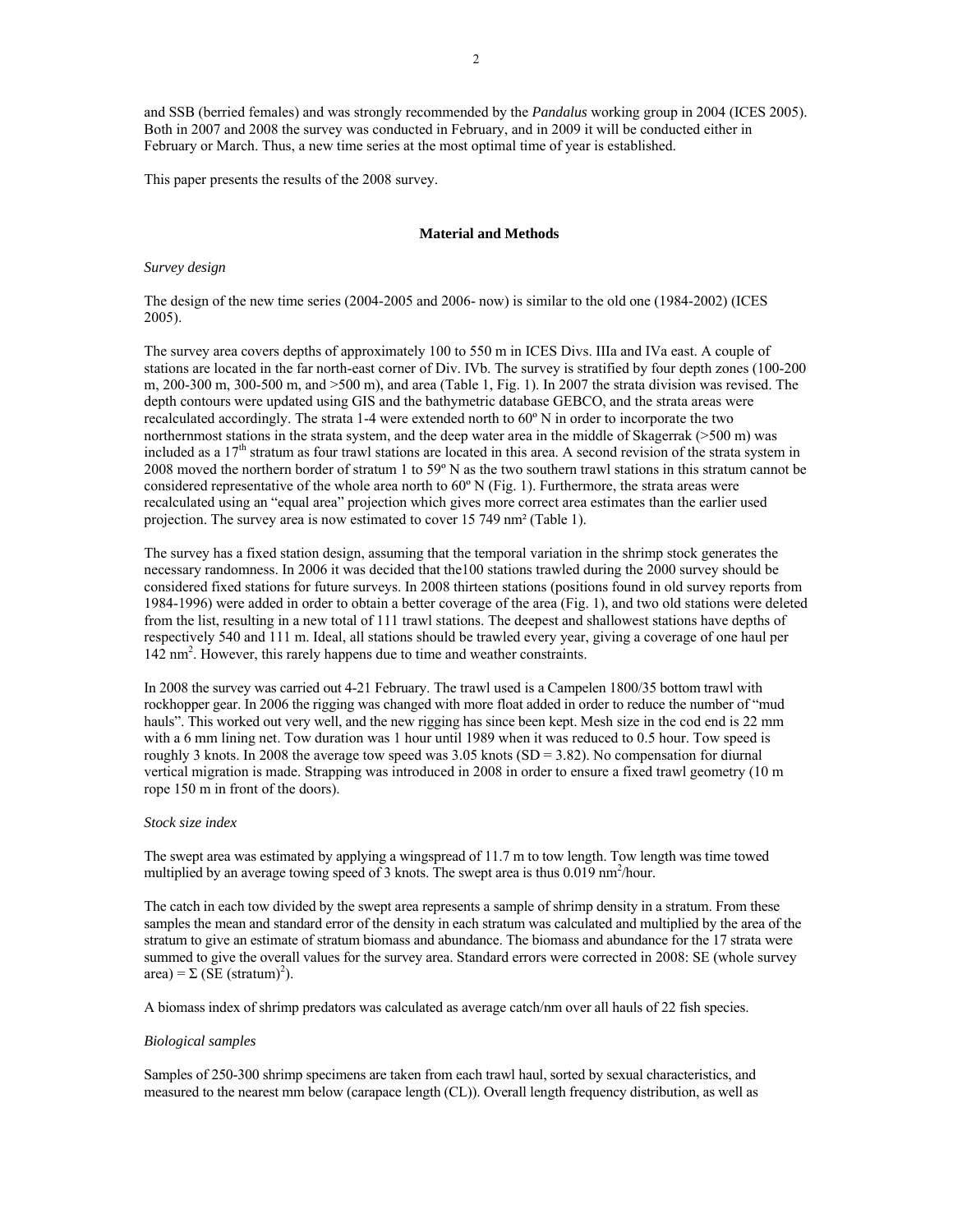distributions per area (Skagerrak and the Norwegian Deep), were estimated. The length frequency distributions were partitioned into age groups by modal analysis using the method of Bhattacharya (1967) (software: FISAT).

#### *Hydrographical measurements*

In all present and past surveys CTD casts have been made at each station, but previously the data were not analysed. To avoid damages on the equipment, the CTD is not lowered further than 10 m above the bottom.

## **Results**

#### *Area coverage*

Two and a half days out of the 18 days of the 2008 survey were reserved for hydrographical investigations. 73 out of the 111 fixed stations were covered (Fig. 2). This was an improvement from the 2007 survey, when only 66 stations were covered.

#### *Temperature and salinity*

In 2008 the average temperature (10 m above the bottom) on the Norwegian Deep trawl stations was 7.58 ºC (SD: 0.35), and in Skagerrak 7.03 ºC (SD: 0.36) (Fig. 3). The salinity was 35.18 ‰ (SD: 0.06) and 34.88 ‰ (SD: 0.31) in the Norwegian Deep and Skagerrak respectively.

The 2007 temperatures were a bit higher: 7.9 °C (SD: 0.5) and 7.3 °C (SD: 0.8) in respectively the Norwegian Deep and Skagerrak. The 2007 salinities were 35.20 ‰ (SD: 0.07) and 35.17 ‰ (SD: 0.07) in the Norwegian Deep and Skagerrak respectively.

### *Strapping*

Strapping caused the average door spread to decrease from 52.9 m (SD: 4.4) and 51.6 m (SD: 1.8) in 2006 and 2007 to 47.0 m (SD: 1.7) in 2008. The former relationship of increased door spread with increased depth was not seen in the 2008 tows (Fig. 4). The difference in door spread between 2008 and the two previous years is considered small and is not corrected for.

### *Biomass indices*

The biomass index increased from the late 1980s to the early 1990s, remained at a stable level until the mid 1990s where after it started fluctuating at a slightly higher level (Table 2, Fig. 5). This series was discontinued in 2002. The very low 2003 biomass index could have resulted from the use of the Shrimp trawl 1420, which has mesh size in the cod end of 36 mm, and no lining. However, the trawl opening is taller compared with the Campelen trawl. The 2005 mean value is lower than that of 2004, but not statistically different. The 2007 index was 77% higher than the 2006 value, but was heavily influenced by the very high mean biomass in stratum 16 (Table 2), which was due to the high biomass on one particular trawl station. In 2008 the biomass index declined to the 2006 level.

In 2008, as in both 2006 and 2007, mean shrimp catches per nm were higher in Skagerrak (Div. IIIa) compared with the Norwegian Deep (Div. IVa east) (Fig. 6, Søvik and Thangstad 2007). This is also shown by a higher biomass index in Skagerrak (11 350 t) than in the Norwegian Deep (9 020 t). However, the very large inter-area difference seen in 2007, 26 080 vs. 10 650 t in respectively Skagerrak and the Norwegian Deep, has declined. The survey results are supported by trends in the LPUE from the fishery (Søvik and Thangstad 2008): The area specific LPUE has been higher in Skagerrak than in the Norwegian Deep since 2005, but the difference decreased in 2008.

#### *Size, age and sex distribution*

In Skagerrak, the size distribution of the 2006 survey showed a large mode of 1-year old shrimp (Table 3, Fig. 7b), which appeared as a very large mode of 2-year old shrimp dominating the catches in the 2007 survey. The 1-group in 2007 was of equal size as the 1-group in 2006, however, the 2-group in 2008 is much smaller than in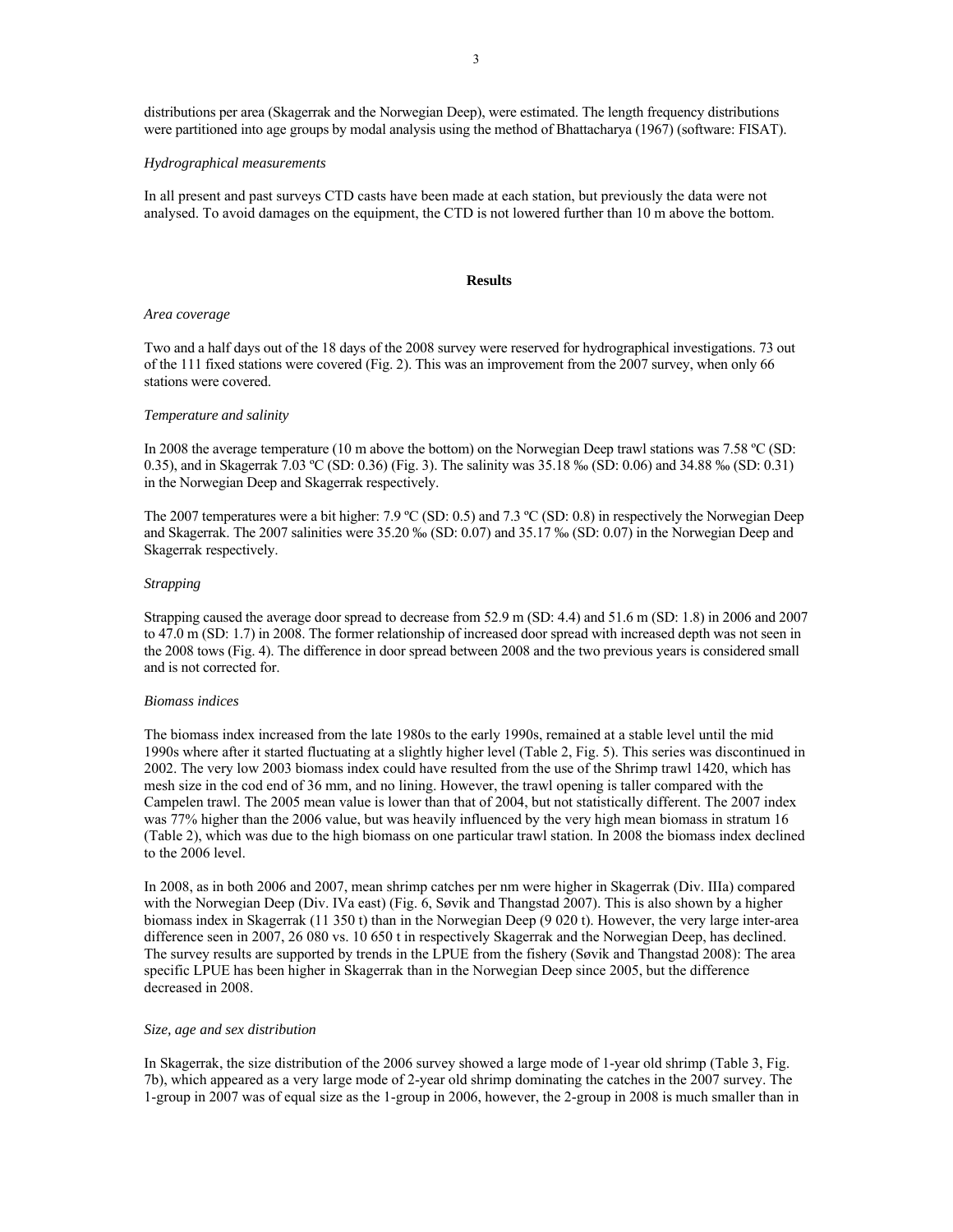2007. The large 2-group in 2007 is seen as a rather large 3-group in 2008. The 1-group (recruitment) in 2008 was much lower than in the two previous years (Figs. 7b, 8) implying lower catches in 2009.

Recruitment is much lower in the Norwegian Deep compared with Skagerrak (Fig. 8). However, in contrast to Skagerrak, recruitment in the Norwegian Deep in 2008 was larger than in 2006-2007 (Fig. 7b).

The total length distribution very much resembles the distribution in Skagerrak due to the much larger catches in this area (Fig. 7c).

### *Predator abundance*

Catch per trawl haul (kg/nm) in 2008 are given for various shrimp predators (Table. 4). Saithe is the most numerous species, with an average catch of 208.32 kg/nm. The total index of shrimp predator biomass was estimated to 244.76 kg/nm in 2008, compared with 63.14 in 2007 and only 18.99 kg/nm in 2006 (Table 4). The increase is mainly due to an increase in the saithe index and likely results from a couple of shallow trawl stations with large amounts of saithe on the 2008 survey Results from the first survey series (1984-2002) range from 28.6 to 63.1kg/nm (ICES 2004), while in 2004-2005 the indices were respectively 58.1 and 115.4 kg/nm (ICES 2006).

### **References**

Bhattacharya, C. G. 1967. A simple method of resolution of a distribution into Gaussian components. Biometrics 23: 115-135.

- ICES 2004. Report of the *Pandalus* assessment working group, 26 29 August 2003. ICES CM 2004/ACFM: 05. 42 pp.
- ICES 2005. Report of the *Pandalus* assessment working group, 27 October 5 November 2004. ICES C.M. 2005/ACFM:05, 74 p.

ICES 2006. *Pandalus* assessment working group report (WGPAND), 26 October – 3 November 2005. ICES CM 2006/ACFM:10. 60 pp.

- Søvik, G. and Thangstad, T. 2007. Results of the Norwegian Bottom Trawl Survey for Northern Shrimp (*Pandalus borealis*) in Skagerrak and the Norwegian Deep (ICES Divisions IIIa and IVa east) in 2006 and 2007. – NAFO SCR Doc. 07/83, 18 pp.
- Thangstad, T. and Søvik, G. 2008. The Norwegian Fishery for Northern Shrimp (*Pandalus borealis*) in Skagerrak and the Norwegian Deep (ICES Divisions IIIa and IVa east), 1970-2008. NAFO SCR Doc. 08/73. 26 pp.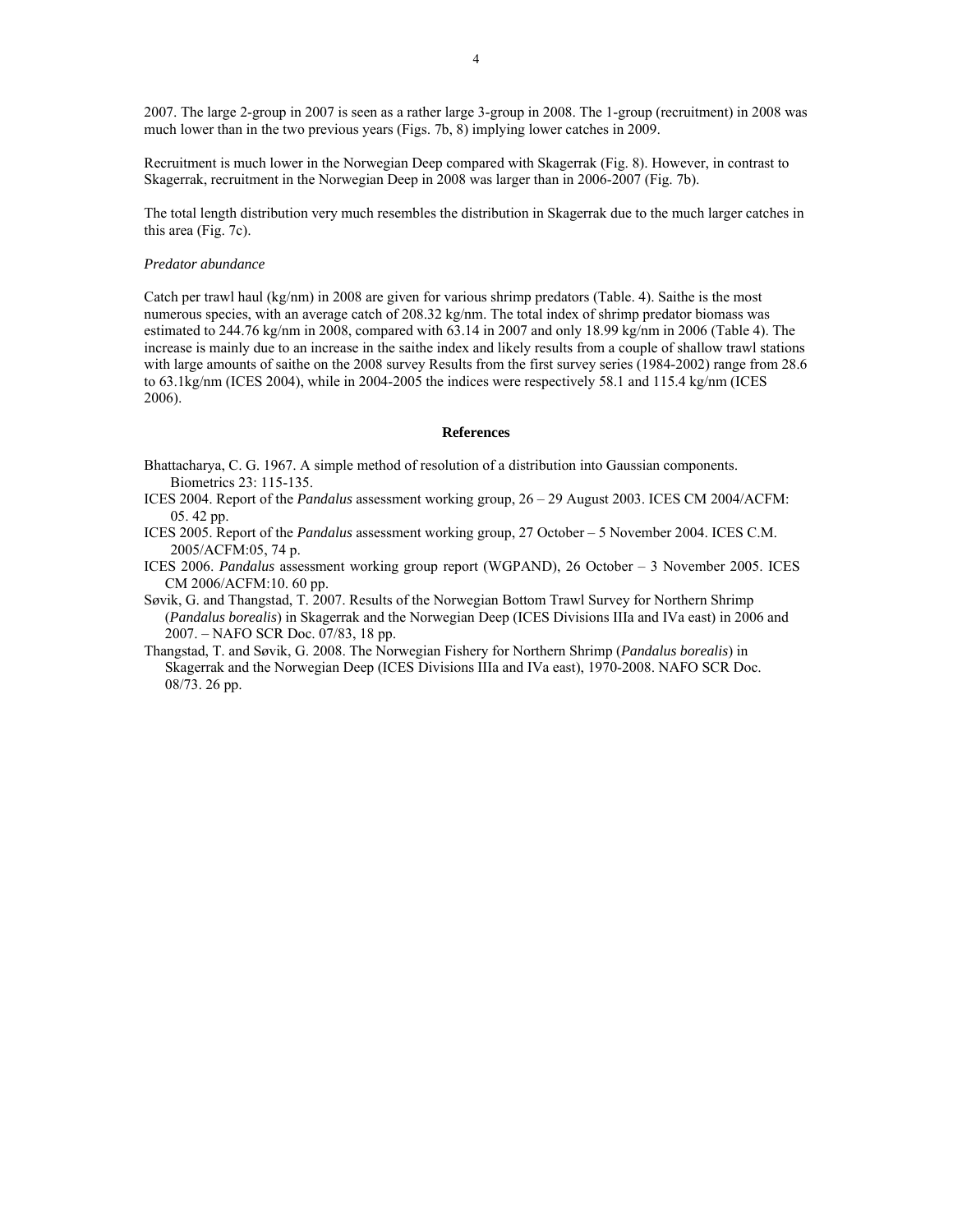| ∠∪∪            |           |             |                |                |           |        |           |
|----------------|-----------|-------------|----------------|----------------|-----------|--------|-----------|
| Stratum        | Depth (m) | Area (nm^2) | Hauls          | <b>Biomass</b> | <b>SE</b> | Abund. | <b>SE</b> |
|                | 100-200   | 1,245       | 1              | 0.02           |           | 3      |           |
| $\overline{2}$ | 200-300   | 2,500       | 4              | 2.91           | 1.32      | 444    | 234       |
| 3              | 100-200   | 277         | -              |                |           |        |           |
| 4              | 200-300   | 1,560       | 4              | 1.21           | 0.44      | 190    | 76        |
| 5              | 100-200   | 1,401       | 4              | 0.29           | 0.28      | 62     | 59        |
| 6              | 200-300   | 1,159       | 6              | 2.55           | 0.82      | 470    | 151       |
| 7              | 300-500   | 555         | $\overline{2}$ | 1.23           | 0.84      | 214    | 127       |
| 8              | 100-200   | 136         |                |                |           |        |           |
| 9              | 200-300   | 590         | 5              | 0.65           | 0.30      | 96     | 42        |
| 10             | 300-500   | 541         | 4              | 0.16           | 0.05      | 24     | 9         |
| 11             | 100-200   | 367         | 6              | 0.78           | 0.59      | 209    | 167       |
| 12             | 200-300   | 254         | 4              | 1.10           | 0.22      | 243    | 47        |
| 13             | 300-500   | 739         | 4              | 5.27           | 1.22      | 1387   | 348       |
| 14             | 100-200   | 1,411       | 9              | 1.14           | 0.67      | 190    | 110       |
| 15             | 200-300   | 739         | 10             | 0.60           | 0.26      | 163    | 79        |
| 16             | 300-500   | 1,138       | 8              | 2.42           | 1.31      | 713    | 387       |
| 17             | > 500     | 1,137       | $\overline{2}$ | 0.04           | 0.04      | 11     | 11        |
| Total          |           | 15,749      | 73             | 20.36          | 7.60      | 4,421  | 651       |

**Table 1.** The estimated biomass available to the trawl (Ktons) and abundance (millions) from the Norwegian shrimp survey in Skagerrak and the Norwegian Deep (ICES Divs. IIIa and IVa east) in 2008. Depth intervals are given in meter, and stratum area in  $nm<sup>2</sup>$ . SE is the standard error. 2008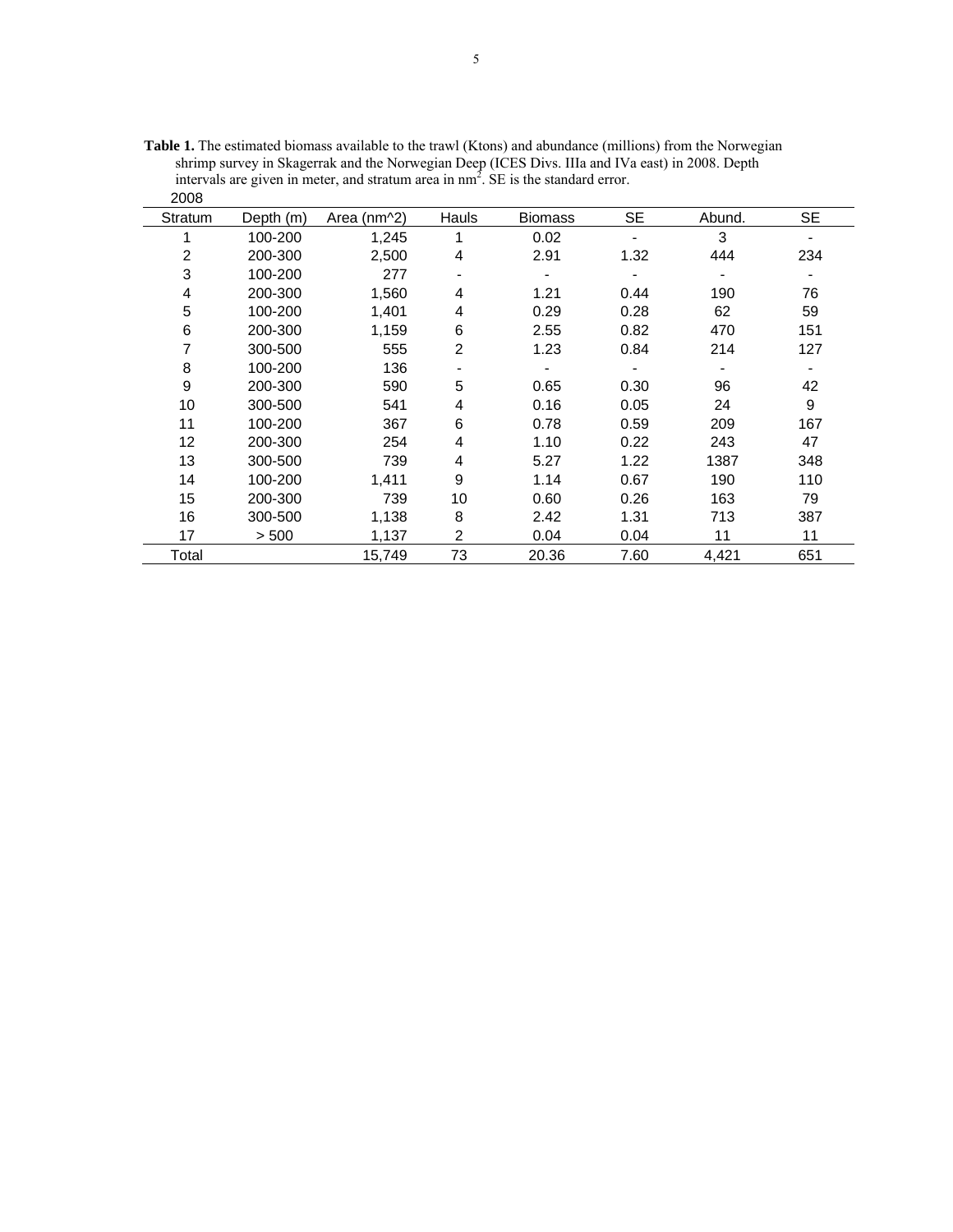| Survey |                |                          |                          |                          |              |                  |                  |             | Stratum                  |           |         |              |             |      |       |           |       | Total area    |             |
|--------|----------------|--------------------------|--------------------------|--------------------------|--------------|------------------|------------------|-------------|--------------------------|-----------|---------|--------------|-------------|------|-------|-----------|-------|---------------|-------------|
| Year   | Series         |                          | $\overline{2}$           | 3                        | 4            | 5                | 6                | $\tau$      | 8                        | 9         | 10      | 11           | 12          | 13   | 14    | 15        | 16    | Index SE      |             |
| 1984   |                | $\theta$                 | 2441                     |                          | 2144         | 4048             | 3093             | 1313        | $\blacksquare$           |           | 336 346 | 316          | $^{1)}$ 556 | 605  | 1253  | 1305      | 1535  | 19291         |             |
| 1985   |                | $\Omega$                 | 4768                     | $\overline{\phantom{a}}$ | 1162         | 3288 2607        |                  | 2016        | $\overline{0}$           | 815       | 475     | $^{1)}$ 1900 | 794         | 840  | 4921  | 2664      | 4066  | 30316         |             |
| 1986   |                | $\overline{0}$           | 2183                     | $\blacksquare$           | 920          | $^{1)}933$       | 1940             | 663         | $\blacksquare$           | 389       | 177     | $^{19}857$   | 540         | 618  | 1521  | 2073      | 733   | 13547         |             |
| 1987   |                | 88                       | 3765                     | $\sim$                   | 2482         |                  | 4103 3294        | 1237        | $\overline{0}$           | 1370      | 254     | $^{1)}$ 1470 | 584         | 419  | 2168  | 1350      | 964   | 23548         |             |
| 1988   |                | $\overline{0}$           | 1126                     | $\sim$                   | 720          |                  | 373 1079         | 682         | $\overline{0}$           | 294       | 96      | 472          | 391         | 282  | 814   | 777       | 343   | 7449          |             |
| 1989   |                |                          | 932                      | $\overline{\phantom{a}}$ | 2347         | $^{19}898$       | 1722             | 1159        | $\overline{0}$           | 560       | 263     | 579          | 556         | 498  | 1375  | 1443      | 918   | 13248         |             |
| 1990   |                | $\mathbf{0}$             | 705                      | 187                      | 3245         | $^{11}1067$      | 2373             | 471         | $\overline{0}$           | 647       | 171     | 1044         | 559         | 564  | 2088  | 1895      | 907   | 15920         |             |
| 1991   |                | $\mathbf{0}$             | 1903                     | 1008                     | 2612         | 189              | 2851             | 1053        | 152                      | 725       | 189     | 740          | 526         | 716  | 2163  | 2683      | 1312  | 18821         |             |
| 1992   |                | $\Omega$                 | 615                      | 717                      | 585          |                  | 136 5743         | 2299        | $\overline{0}$           |           | 568 527 | 2091         | 951         | 669  |       | 3567 2550 | 1211  | 22229         |             |
| 1993   |                | $\Omega$                 | 1481                     | 401                      | 4063         | $^{1}$ 1487 1437 |                  | 688         | $\overline{\phantom{a}}$ | 621       | 281     | 2596         | 758         | 728  |       | 2735 3823 | 1237  | 22336         |             |
| 1994   |                | $\overline{0}$           | 1391                     | 626                      | 2321         | 345              | 2439             | 1992        | $\blacksquare$           | 461       | 255     | 1627         | 468         | 844  | 3004  | 2284      | 1320  | 19377         |             |
| 1995   |                | $\Omega$                 | 2794                     | $\blacksquare$           | 1420         | 202              | 4042             | 953         | $\blacksquare$           | 818       | 236     | 1836         | 513         | 665  |       | 2950 2076 | 1714  | 20220         |             |
| 1996   |                | $\bf{0}$                 | 4901                     | $\sim$                   | 1367         |                  | 133 3576         | 1108        | $\blacksquare$           | 533       | 441     | 3590         | 616         | 921  | 4277  | 2456      | 1286  | 25205         |             |
| 1997   | -1             | $\Omega$                 | 7882                     | $\blacksquare$           | 1995         |                  | 416 3393         | 2406        | $\blacksquare$           | 764       | 349     | 1969         | 1530        | 1487 | 3199  | 3584      | 3169  | 32143         |             |
| 1998   |                | $\overline{\phantom{a}}$ | 5069                     | $\sim$                   | 3357         |                  | 586 2223         | 1049        | $\blacksquare$           | 682       | 401     | 1105         | 451         | 529  |       | 3186 2439 | 1378  | 22455         |             |
| 1999   |                | $\mathbf{0}$             | 5180                     | $\overline{\phantom{a}}$ | 5360         |                  | 3158 3254        | 1051        | $\blacksquare$           | 235       | 243     | 475          | 266         | 311  | 4560  | 2228      | 1596  | 27917         |             |
| 2000   |                |                          | 3436                     | $\sim$                   | 2664         | 1121 2181        |                  | 695         | $\blacksquare$           | 343       | 158     | 939          | 380         | 286  |       | 4159 2495 | 1497  | 20354         |             |
| 2001   |                | $\overline{\phantom{a}}$ | 5180                     | $\overline{0}$           | 5360         |                  | 3158 3254        | 1051        | $\blacksquare$           | 307       | 245     | 512          | 266         | 311  | 4560  | 2228      | 1596  | 28028         |             |
| 2002   |                | $\overline{\phantom{a}}$ | $^{1)}3922$              | $\blacksquare$           | $^{1)}$ 3104 |                  | 459 3749         | 1847        |                          | $-1153$   | 364     | 1403         | 496         | 411  | 5425  | 4470      | 3329  | 30133         |             |
| 2003   | 2              | $\overline{\phantom{a}}$ | $\overline{\phantom{a}}$ | $\blacksquare$           | 1410         |                  | 750 2770         | 840         | 300                      | 1240      | 430     | 480          | 770         | 960  |       | 2210 1950 | 850   | 14960         |             |
| 2004   | 3              | $\overline{\phantom{a}}$ | 3590                     | $\overline{\phantom{a}}$ | 2830         |                  | $-3540$          | 1530        | $\blacksquare$           | 690       | 400     | 120          | 1390        | 1230 | 11060 | 4650      | 2890  | 33920 11600   |             |
| 2005   | 3              | $\mathbf{0}$             | 3790                     | $\overline{\phantom{a}}$ | 5460         |                  | 0 3160           | 1900        |                          | $-1130$   | 580     | 1580         | 570         | 910  |       | 3370 3150 | 4500  |               | 30100 11100 |
| 2006   | $\overline{4}$ | $\overline{\phantom{a}}$ | 2920                     | $\sim$                   | 2010         |                  | $^{2)}$ 180 2110 | $^{2)}1049$ | $\sim$                   | 380       | 130     | 870          | 900         | 1910 |       | 3340 1600 | 2490  | 19889         | 5206        |
| 2007   | 4              |                          | 3500                     | $\overline{\phantom{a}}$ | 910          |                  | 120 2980         | 950         |                          | $-1250$   | 980     | 2130         | 1250        | 6860 | 1480  | 2230      | 12470 | 0 37120       | 64339       |
| 2008   | $\overline{4}$ | 20                       | 2910                     |                          | 1210         |                  | 290 2550         | 1230        |                          | $-650160$ |         |              | 780 1100    | 5270 | 1140  | 600       |       | 2420 40 20360 | 7604        |

**Table 2.** Estimated biomass indices (t) from the Norwegian shrimp survey in Skagerrak and the Norwegian Deep (ICES Divs. IIIa and IVa east) by survey and stratum 1984- 2008. Indices from the different surveys series are not comparable (see text). SE is the standard error.

1) Estimated as an average of the stratum estimates scaled by overall biomass of the year.

2) Estimated as an average of the stratum estimates in 2007-2008, scaled by yearly overall biomass.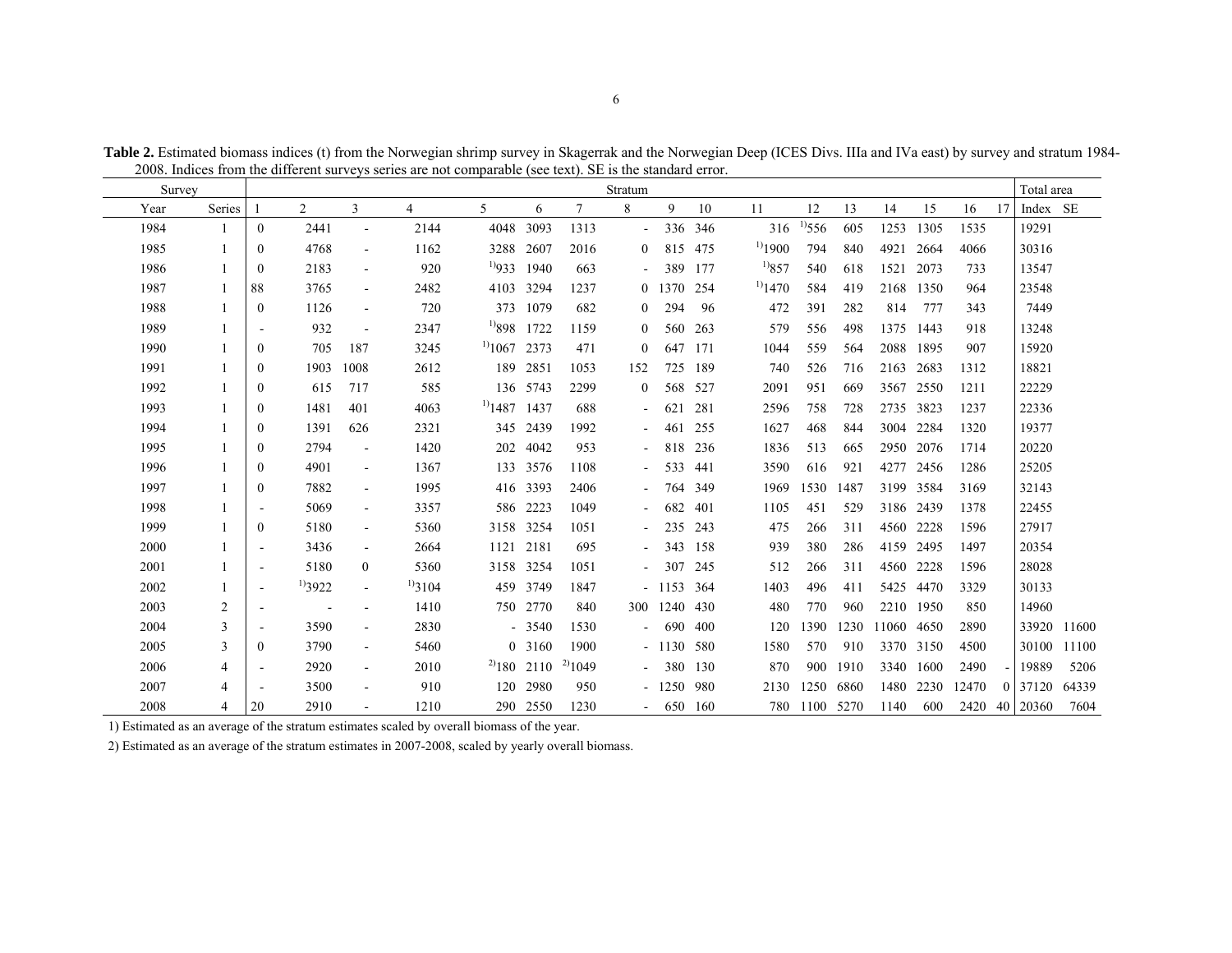**Table 3.** Mean carapace length (CL) with standard deviation (SD), abundance (millions) and proportions of age groups from the 2008 survey estimate of stock length frequency distribution in Skagerrak and the Norwegian Deep (ICES Divs. IIIa and IVa east).

|     | Skagerrak |      |           |            |  |  |  |  |  |
|-----|-----------|------|-----------|------------|--|--|--|--|--|
| age | $CL$ (mm) | SD.  | abundance | proportion |  |  |  |  |  |
|     | 10.97     | 1 21 | 553       | 0.20       |  |  |  |  |  |
|     | 16.49     | 192  | 1698      | 0.60       |  |  |  |  |  |
|     | 20.65     | (0() | 573       | 0.20       |  |  |  |  |  |

| Norwegian Deep |           |      |           |     |            |  |  |  |  |
|----------------|-----------|------|-----------|-----|------------|--|--|--|--|
| age            | $CL$ (mm) | SD   | abundance |     | proportion |  |  |  |  |
|                | 10.44     | 1 34 |           | 89  | 0.06       |  |  |  |  |
| 2              | 16.84     | 1.65 |           | 507 | 0.34       |  |  |  |  |
| 3              | 20.01     | 0.98 |           | 546 | 0.36       |  |  |  |  |
|                | 23.39     | 192  |           | 362 | 0 24       |  |  |  |  |

|               | Total     |       |           |            |  |  |  |  |  |  |
|---------------|-----------|-------|-----------|------------|--|--|--|--|--|--|
| age           | $CL$ (mm) | SD.   | abundance | proportion |  |  |  |  |  |  |
|               | 10.94     | 1 28  | 644       | 0.15       |  |  |  |  |  |  |
| 2             | 16.55     | 1.68  | 2219      | 0.50       |  |  |  |  |  |  |
| $\mathcal{R}$ | 20.66     | 1 7 1 | 1224      | 0.28       |  |  |  |  |  |  |
|               | 24.50     | 2.11  | 335       | 0.08       |  |  |  |  |  |  |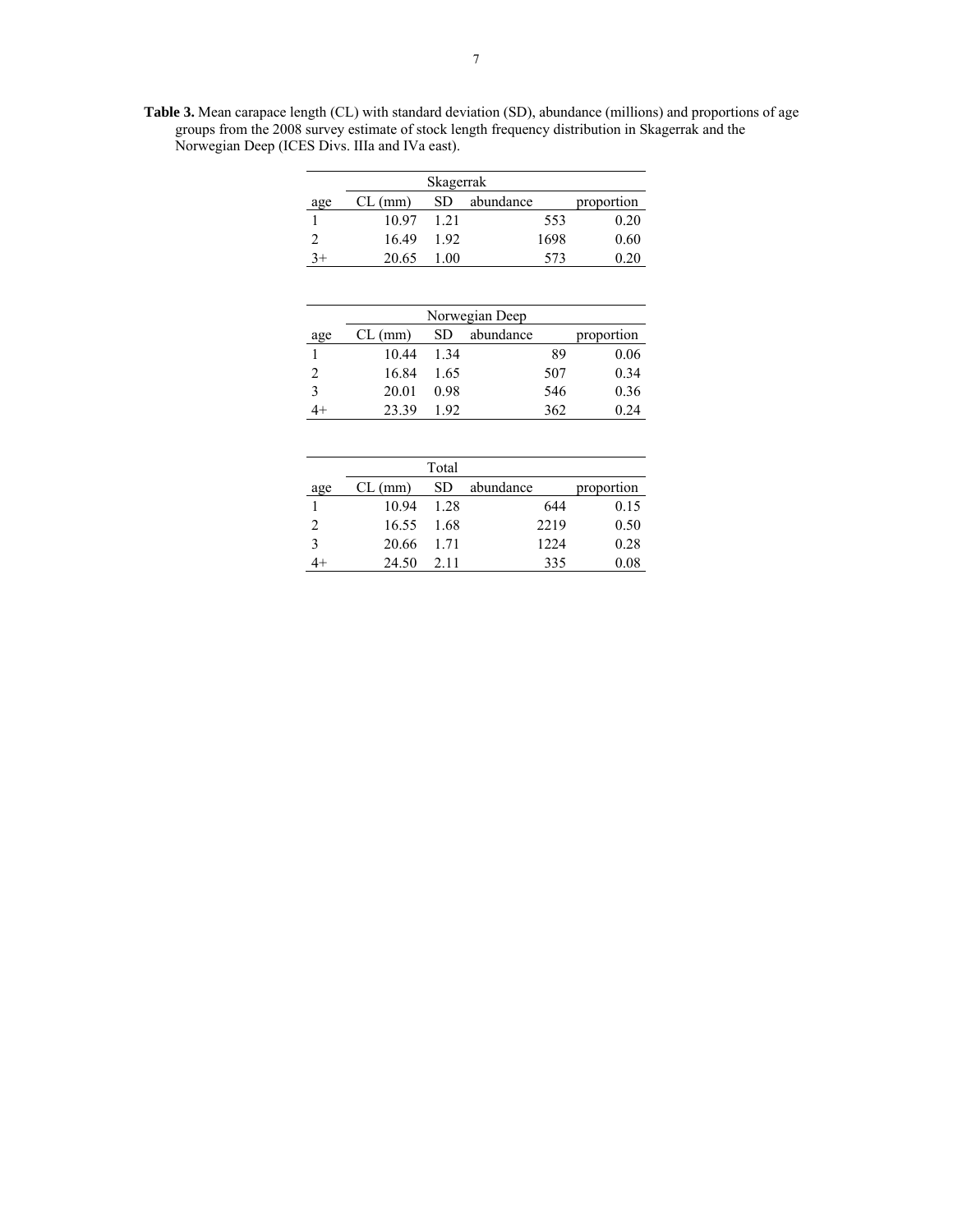|                      | biomass index |                  |                  |
|----------------------|---------------|------------------|------------------|
| Species              | 2006          | 2007             | 2008             |
| Blue whiting         | 0.13          | 0.13             | 0.12             |
| Saithe               | 7.33          | 39.75            | 208.32           |
| Cod                  | 0.51          | 1.28             | 0.78             |
| Roundnosed Grenadier | 3.22          | 6.85             | 19.02            |
| Rabbit fish          | 2.24          | 2.15             | 3.41             |
| Haddock              | 0.97          | 4.21             | 1.85             |
| Redfishes            | 0.18          | 0.40             | 0.26             |
| <b>Velvet Belly</b>  | 1.31          | 2.58             | 1.95             |
| Skates, Rays         | 0.41          | 0.95             | 0.64             |
| Long Rough Dab       | 0.22          | 0.64             | 0.42             |
| Hake                 | 0.98          | 0.78             | 0.64             |
| Angler               | 0.15          | 0.91             | 0.87             |
| Witch                | 0.24          | 0.74             | 0.54             |
| Dogfish              | 0.31          | 0.19             | 0.28             |
| Whiting              | 0.35          | 1.01             | 1.35             |
| <b>Blue Ling</b>     | $\theta$      | $\theta$         | $\boldsymbol{0}$ |
| Ling                 | 0.04          | 0.11             | 0.34             |
| Fourbearded Rockling | 0.06          | 0.14             | 0.04             |
| Cusk                 | 0.20          | $\boldsymbol{0}$ | 0.02             |
| Halibut              | 0.08          | 0.07             | 3.88             |
| Pollack              | 0.06          | 0.25             | 0.03             |
| Greater Fork-beard   | $\mathbf{0}$  | $\mathbf{0}$     | $\mathbf{0}$     |
| Total                | 18.99         | 63.14            | 244.76           |

**Table 4.** Estimated indices of predator biomass (catch in kg per towed nm) recorded from the Norwegian shrimp survey in Skagerrak and the Norwegian Deep (ICES Divs. IIIa and IVa east) in 2006-2008.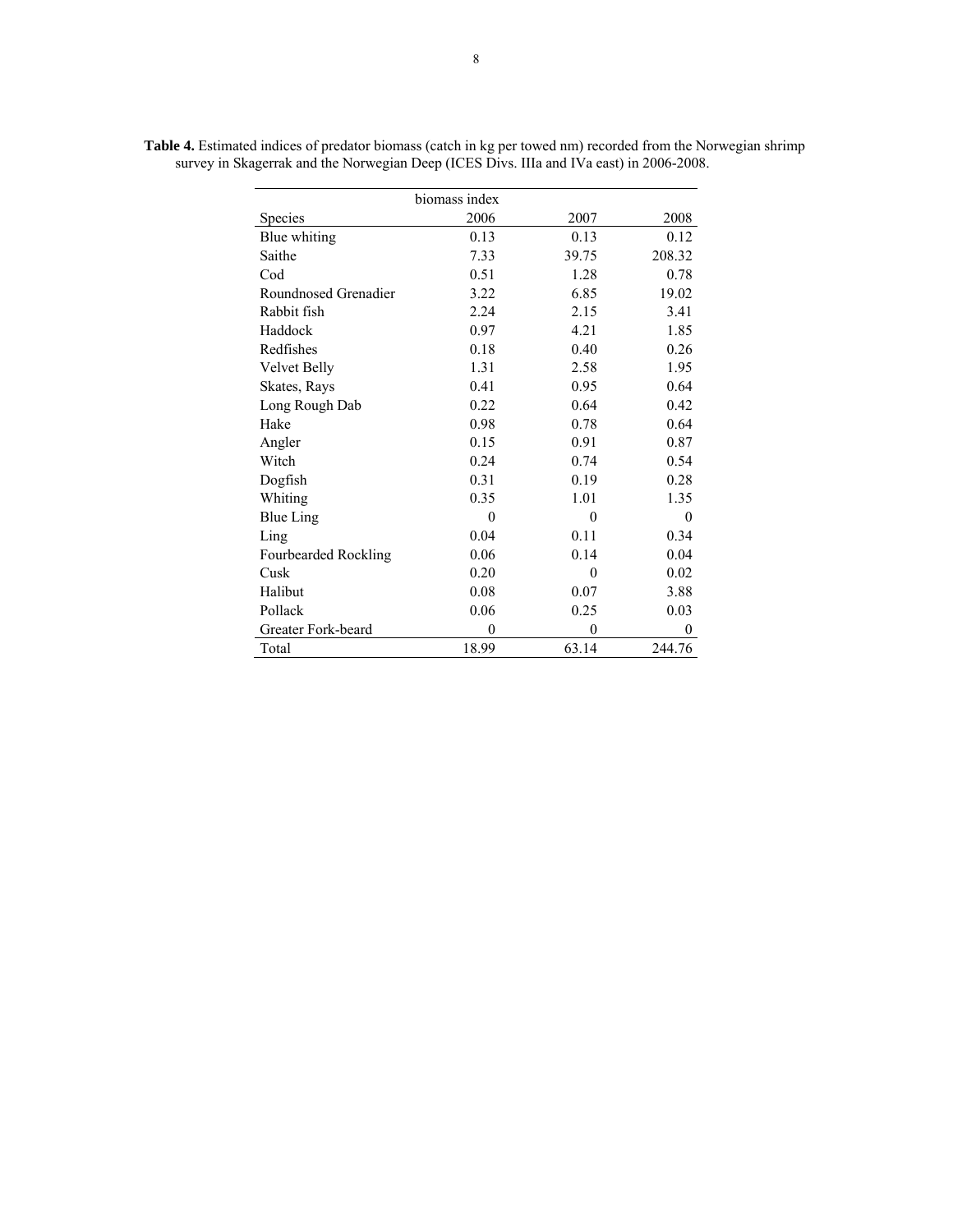

**Fig. 1.** Norwegian shrimp survey in Skagerrak and the Norwegian Deep (ICES Divs. IIIa and IVa east): the revised strata system (introduced in 2007 and adjusted in 2008) with the 111 fixed trawl stations. Trawl stations marked in red were introduced in 2008 (see text). Strata areas are given in Table 1.



**Fig. 2.** The Norwegian shrimp survey in Skagerrak and the Norwegian Deep (ICES Divs. IIIa and IVa east) in February 2008 with R/V *Håkon Mosby*: sailing route and trawled stations.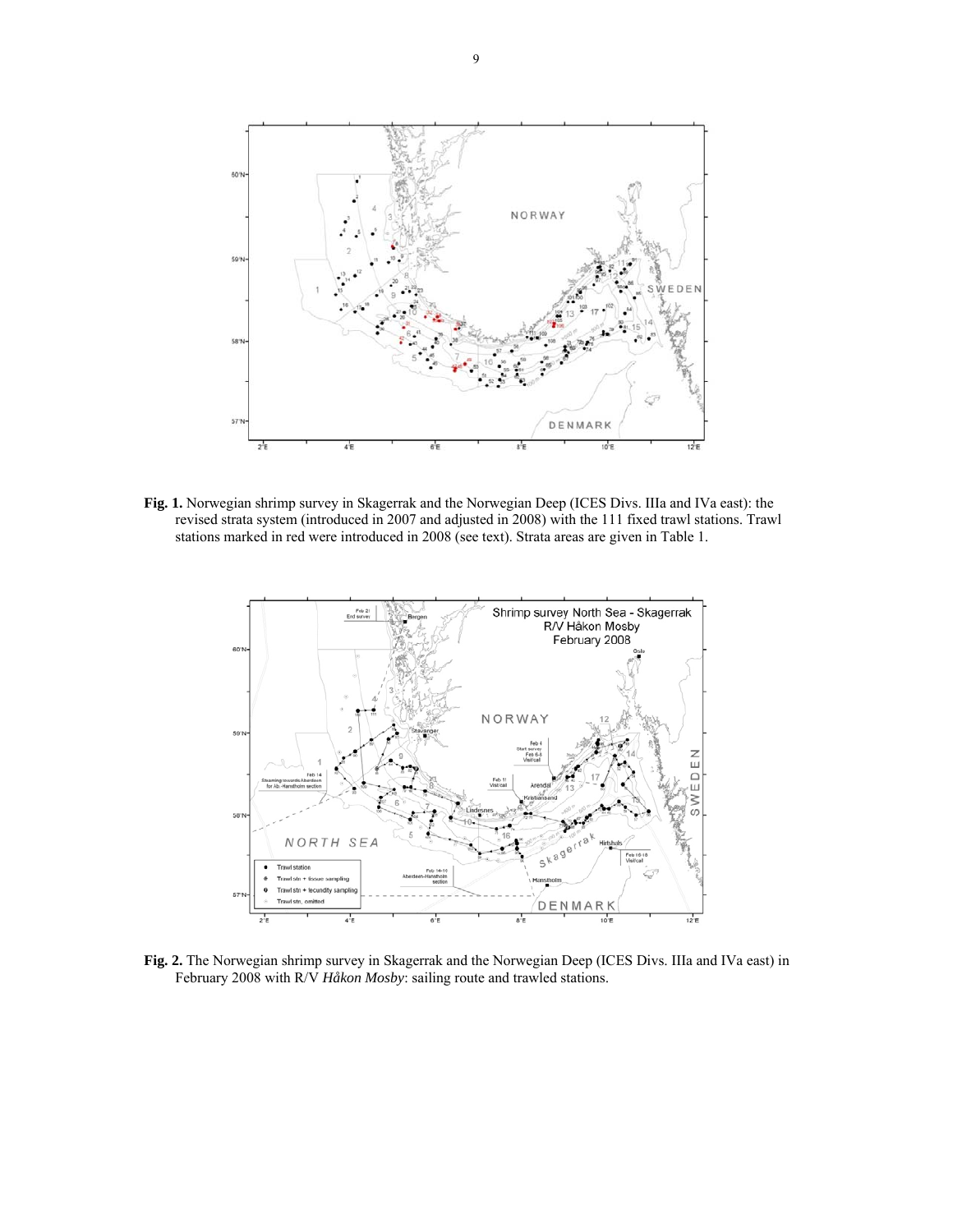

**Fig. 3.** Temperatures (ºC) measured with CTD on trawl stations during the February 2007 and 2008 shrimp survey in Skagerrak and the Norwegian Deep (ICES Divs. IIIa and IVa east).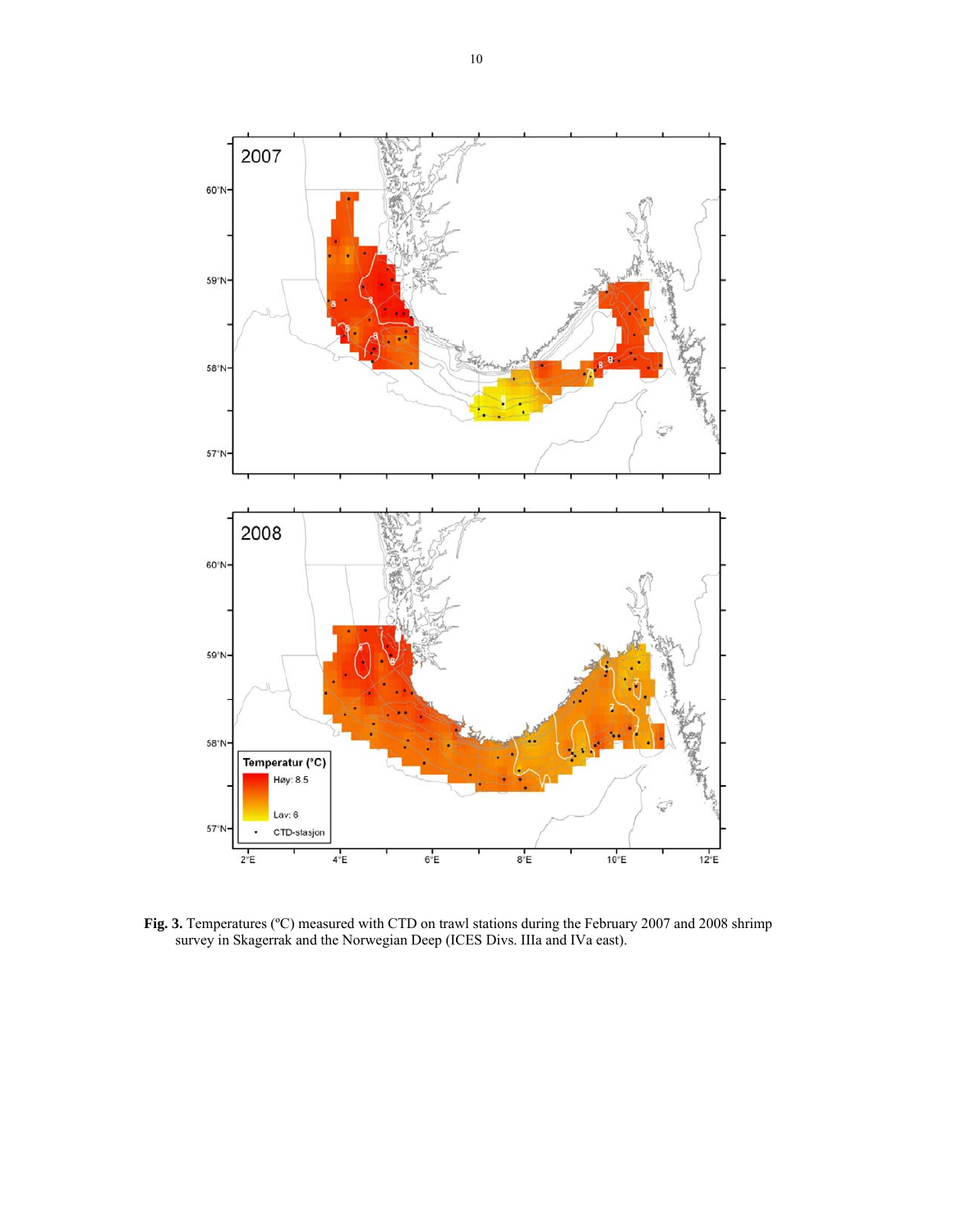

**Fig. 4.** Door spread vs. depth on the shrimp survey in Skagerrak and the Norwegian Deep (ICES Divs. IIIa and IVa east) in 2006-2008. Strapping was used in 2008, but not in 2006-2007.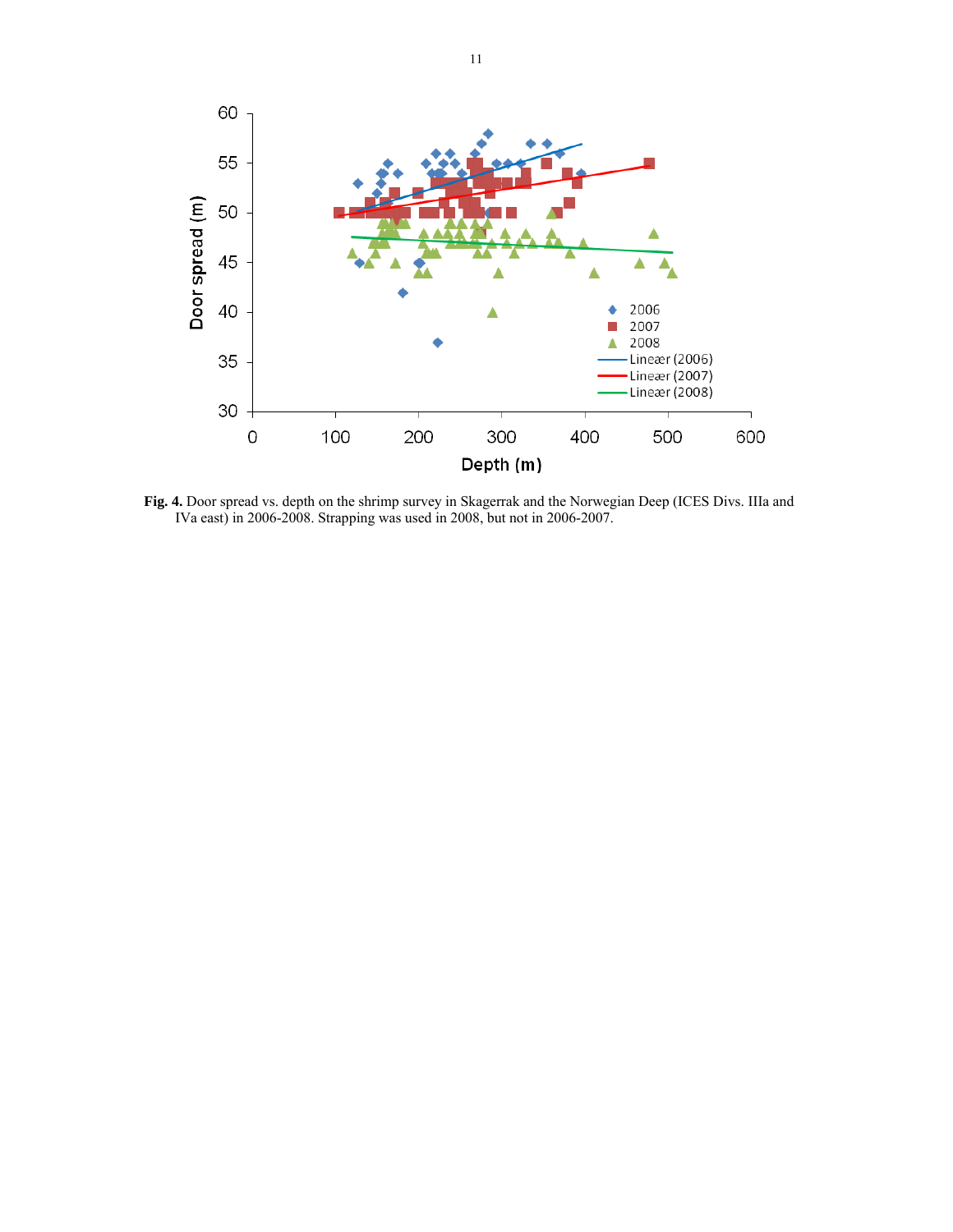

**Fig. 5.** Estimated survey biomass indices of shrimp (*Pandalus borealis*) in Skagerrak and the Norwegian Deep (ICES Divs. IIIa and IVa east), 1984-2008 (see Table 2). The 2003-estimate is not shown. Standard errors have been calculated for the 2004-2008 surveys.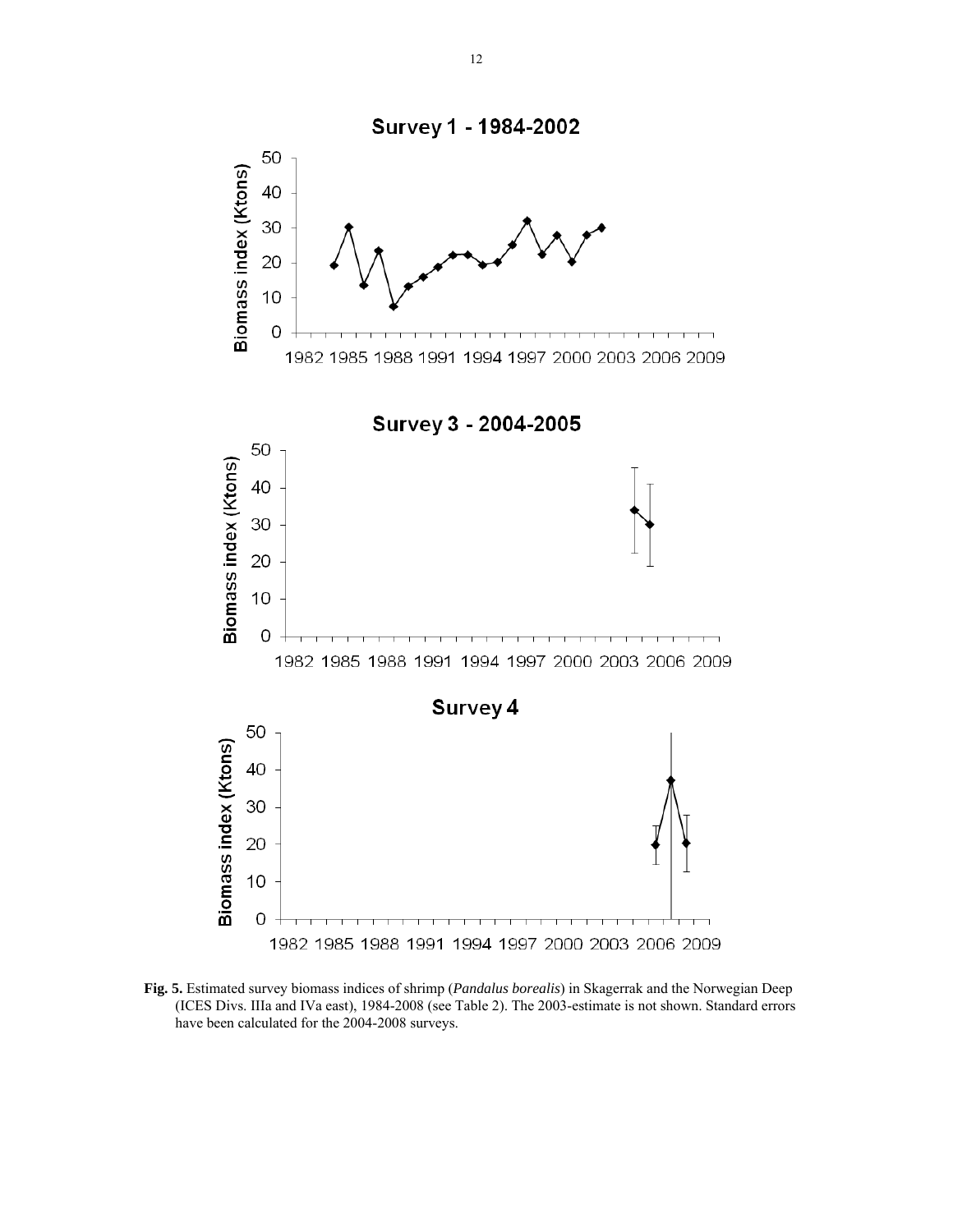

**Fig. 6.** Shrimp catches per trawl station (kg/nm) from the Norwegian shrimp survey in Skagerrak and the Norwegian Deep (ICES Divs. IIIa and IVa east) in February 2008.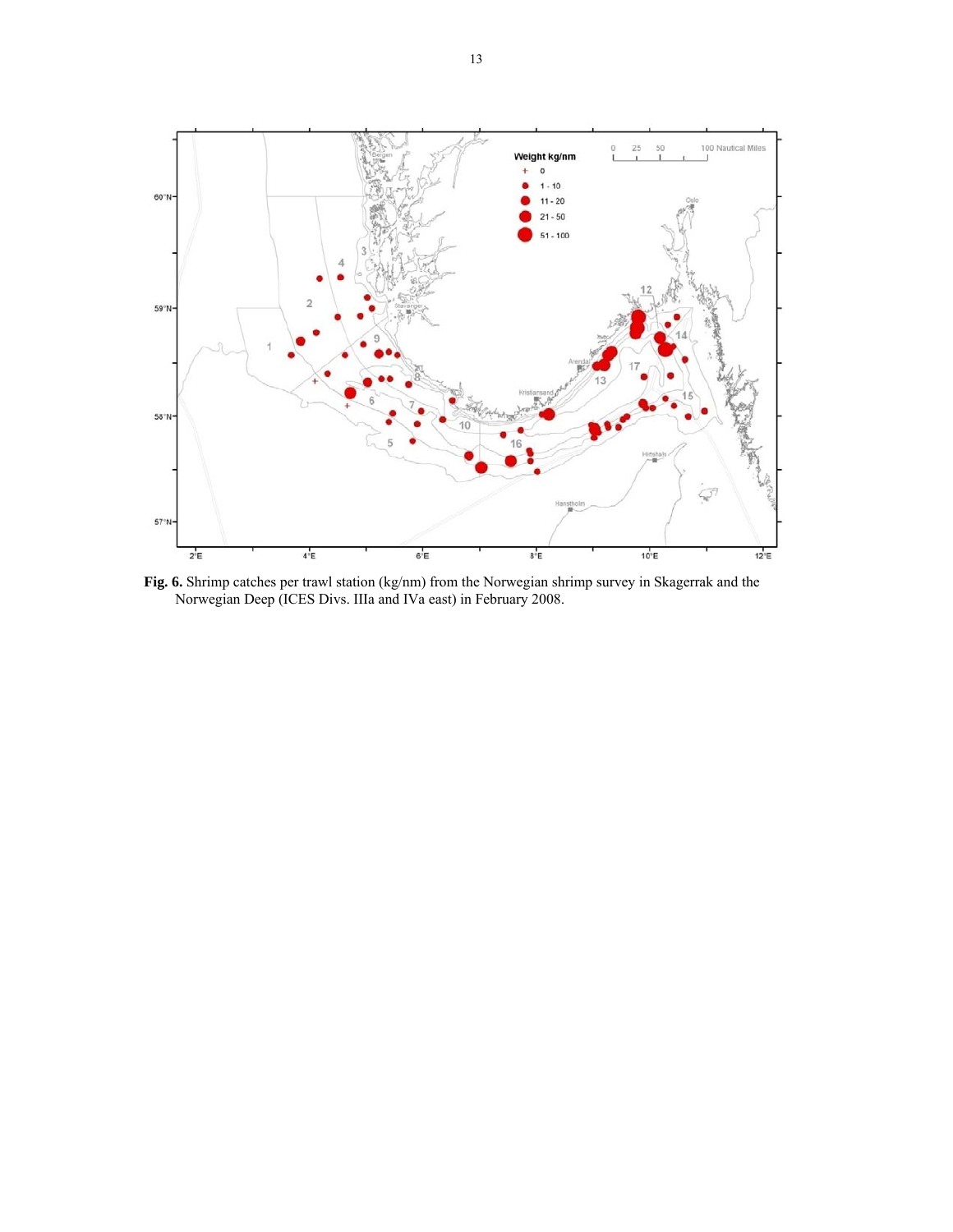

**Fig. 7.** Length frequency distributions for a) the overall area, b) Skagerrak (ICES Div. IIIa), and c) the Norwegian Deep (ICES Div. IVa east). Data from the Norwegian shrimp survey in February 2008. Note different scales on y-axes.